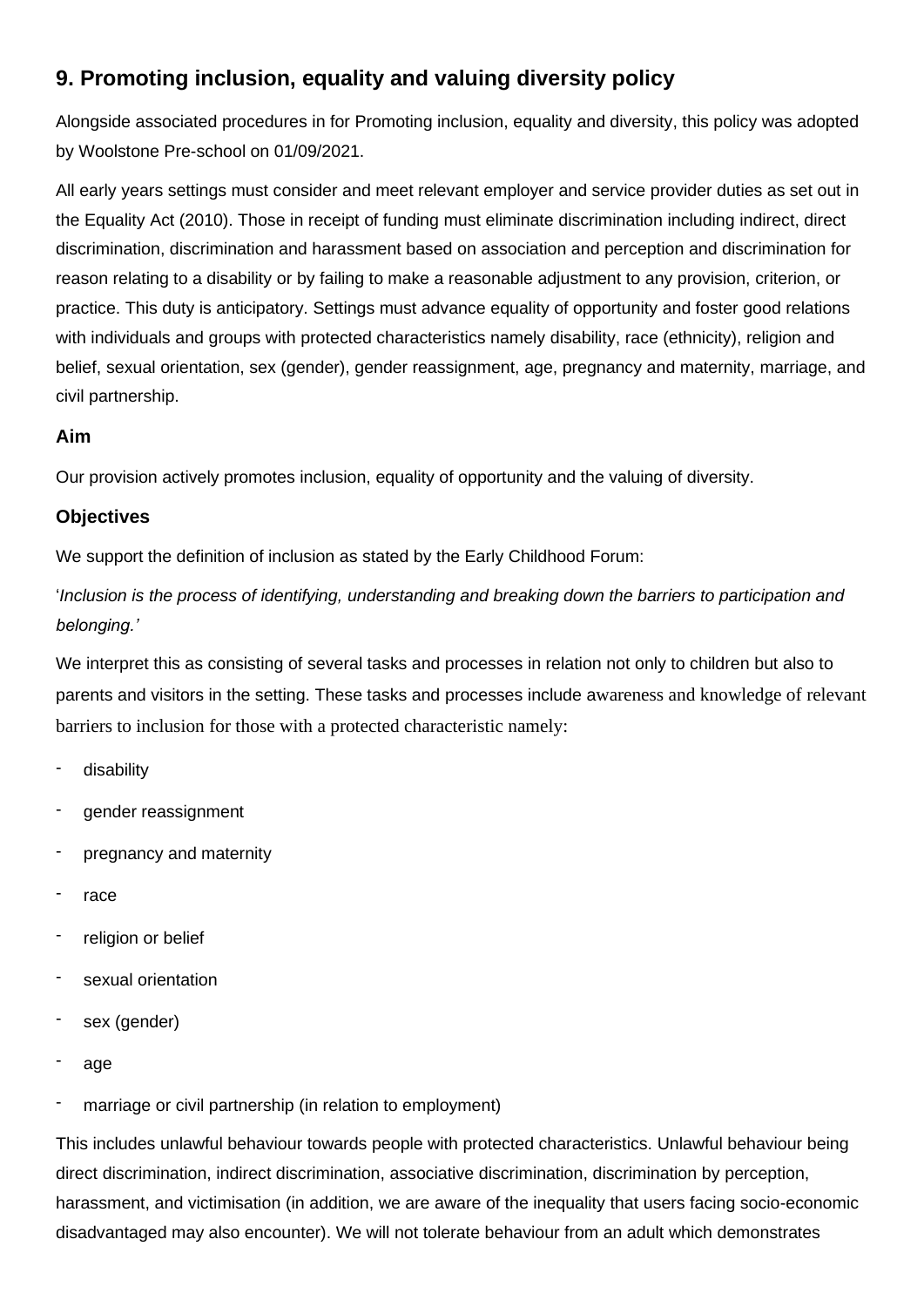dislike and prejudice towards groups and individuals living outside the UK (**xenophobia**). This also applies to the same behaviour towards specific groups of people and individuals who are British Citizens residing in the UK.

We promote understanding of discrimination - through training and staff development - the causes and effects of discrimination on both adults and children and the long- term impact of discrimination; the need to protect children from discrimination and ensure that childcare practice is both accessible and inclusive; the need for relevant support to allow children to develop into confident adults with a strong positive selfidentity.

- Developing practice that includes:
	- Developing an environment which reflects the 'kaleidoscope' of factors that can provide settings with a myriad of influences and ideas for exploring and celebrating difference.
	- Ensuring that barriers to inclusion are identified and removed or minimised wherever possible..
	- Understanding, supporting and promoting the importance of identity for all children and recognising that this comprises multiple facets which are shaped by a 'kaleidoscope' of factors including British values, 'race'\ethnicity and culture, gender, difference of ability, social class, language, religion and belief, and family form and lifestyle, which combine uniquely in the identity of each individual; for example, we welcome and promote bi/multi-lingualism and the use of alternative communication formats such as sign language, and we promote gender equality while at the same time recognising the differences in play preferences and developmental timetables of girls and boys.
	- Recognising that this 'kaleidoscope' also reflects negative images which may be internalised and negatively affect the development of self-concept, self-esteem, and confidence.
	- Promoting a welcoming atmosphere that genuinely appreciate British values, different cultural and personal perspectives, without stereotyping and prejudicing cultures and traditions on raising children, by always involving parents.
	- Promoting community cohesion and creating an environment that pre-empts acts of discrimination so that they do not arise.
	- Recruitment of staff to reflect cultural and language diversity, disabled staff, and staff of both genders.
	- Addressing discrimination as it occurs from children in a sensitive, age-appropriate manner to ensure that everyone involved understands the situation and are offered reassurance and support to achieve resolution.
	- Challenging discriminatory behaviour from parents, staff or outside agencies or individuals that affect the well-being of children and the early years community.
	- Creating an ethos within which staff work confidently within a culturally complex environment; learning when to change or adapt practice in the setting and having the confidence to challenge